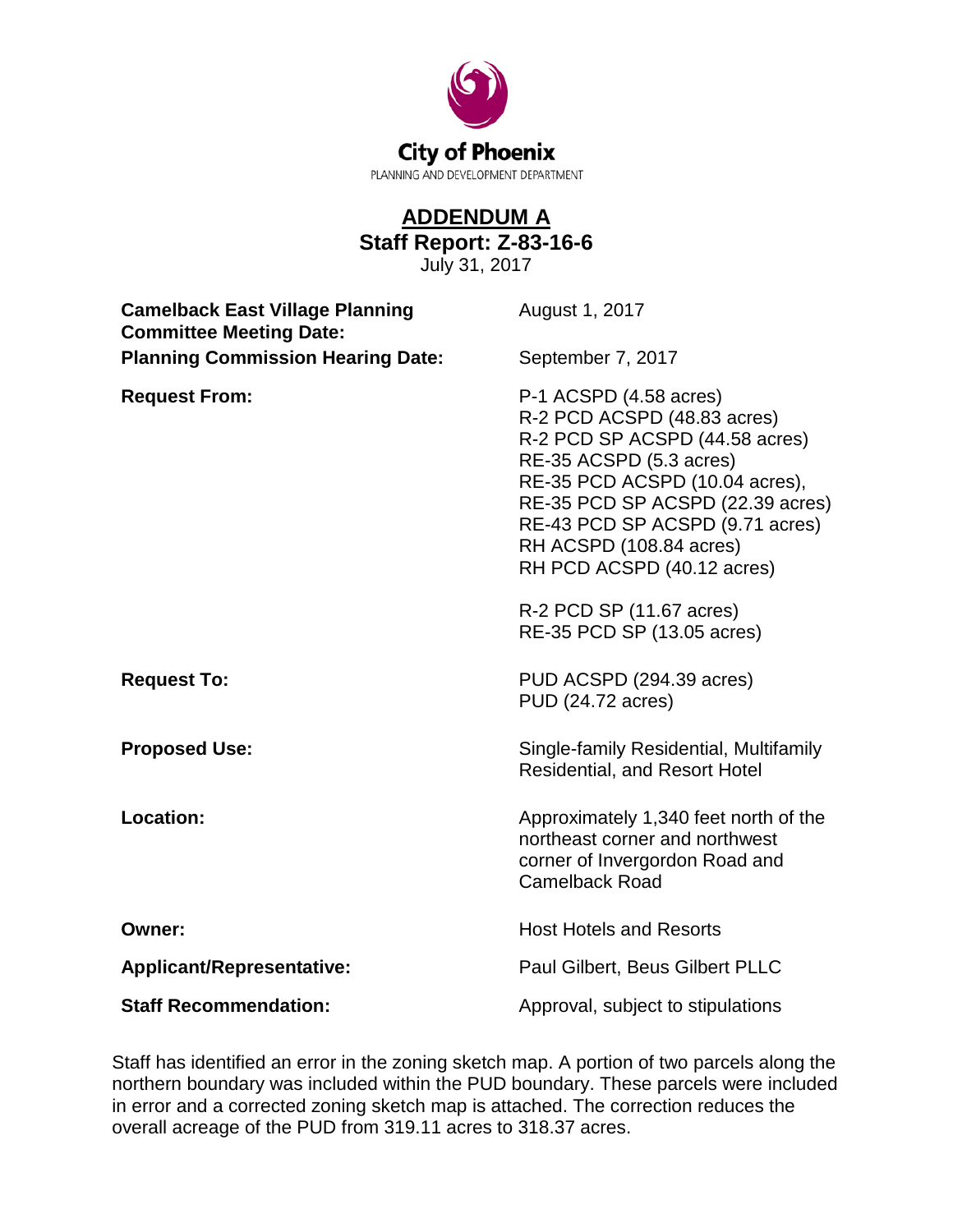The number of acres for two of the existing zoning districts included in the PUD are impacted by the change. The changes are outlined in the table below:

| ∣ Original Zoning Acreage      | <b>Corrected Zoning Acreage</b> |
|--------------------------------|---------------------------------|
| R-2 PCD SP ACSPD: 44.58 acres  | R-2 PCD SP ACSPD: 44.53 acres   |
| RE-43 PCD SP ACSPD: 9.71 acres | RE-43 PCD SP AC: 9.02 acres     |

The combined change is a 0.74-acre reduction between the two districts.

Staff is recommending approval of the request subject to the stipulations with a reduction in the total acreage to 318.37 acres. The recommended stipulations are as follows:

## **Stipulations**

- 1. An updated Development Narrative for the Phoenician PUD reflecting the changes approved through this request shall be submitted to the Planning and Development Department within 30 days of City Council approval of this request. The updated Development Narrative shall be consistent with the Development Narrative date stamped July 17, 2017 as modified by the following stipulations:
	- a. Page 11, Amendments Section, 3rd Paragraph, first sentence: Delete "except for density transfers permitted and processed in accordance with Section G".
	- b. Page 39, Maximum Units Table: Delete all references to the transfer of dwelling units. Delete the third and fourth columns of the table and references to alternative dwelling unit counts via the transfer provision in Development Areas C/D and I.
	- c. Page 40, Development Area Unit Transfer or Conversion Section: Delete title of section and first bullet point and the three sub-bullet points regarding dwelling unit transfer.
	- d. Page 40: Update second bullet point to read as follows "NOT TO EXCEED THE MAXIMUM NUMBER OF COMBINED HOTEL UNITS AND DWELLING UNITS OF 1,003 FOR THE ENTIRE PUD, UNCONSTRUCTED DWELLING UNITS SHALL BE PERMITTED TO BE UTILIZED converted and transferred to AS a new hotel room or casita with the following restrictions". Update the subsequent bullet point to read as follows – "UNCONSTRUCTED Ddwelling units from any Development Area OUTSIDE OF THE RESORT CORE may be converted to a hotel room / casita and transferred ASSIGNED to another Area Development Areas A, I and J within the Resort Core. Converted and transferred hotel room / casitas may only be received by Development Area A (Resort Core only), I or J."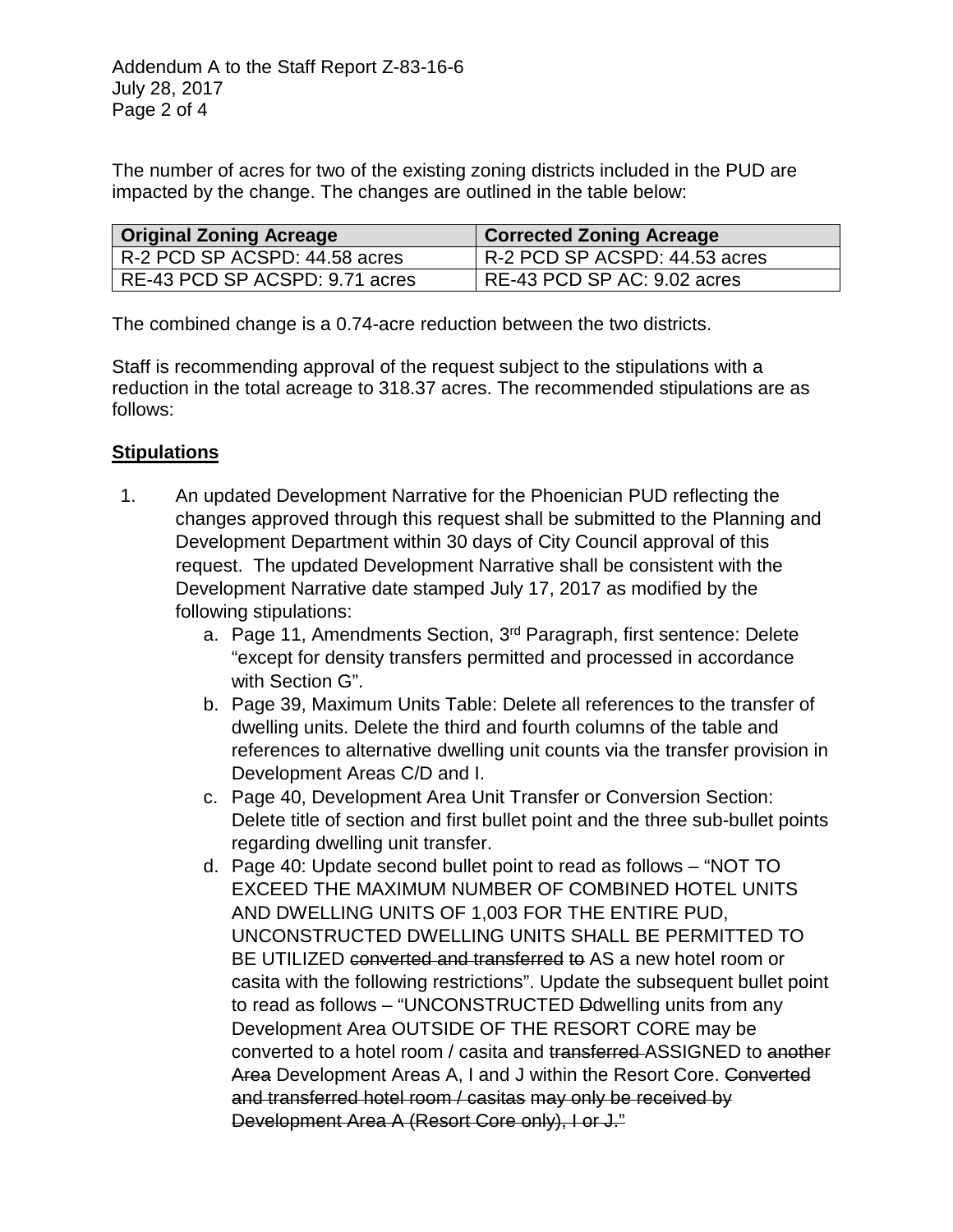Addendum A to the Staff Report Z-83-16-6 July 28, 2017 Page 3 of 4

- e. Page 45, Development Area Perimeter and Interior / Common Space Landscape. Update the first sentence to read as follows: "The following minimum LANDSCAPING standards for any new Interior / Common Space landscaping AND DEVELOPMENT AREA PERIMETER NOT ON AN ARTERIAL STREET shall apply".
- f. Page 53, Development Area C/D: Delete "237 Residential Units if maximum transfer occurs pursuant to Section G of this PUD"
- g. Page 53, Development Area C/D: In the second table, update the standard in the fifth row to read as follows: "No structure south of the 54' 48' building height line shall exceed 54' maximum ( 4 stories ) AND 48 FEET IN BUILDING HEIGHT.
- h. Page 53, Development Area C/D: Update map graphic to change 54' Maximum to 48' Maximum.
- i. Page 95: Add legal descriptions for each of the Development Areas.
- 2. Prior to the submittal of any minor amendment to the PUD the applicant shall provide notice to all neighborhood associations registered with the City of Phoenix located within a half mile of the boundaries of the PUD. In all cases, the notification shall be provided to the Arcadia Camelback Mountain Neighborhood Association. Notices shall be provided by certified letter with return receipt sent not less than 14 calendar days prior to the minor amendment submittal and affidavit of notice shall be included with the submittal to the City of Phoenix.
- 3. The applicant shall submit a Traffic Impact Study to the Street Transportation Department and the Planning and Development Department prior to preliminary site plan review. The applicant shall be responsible for any dedications and required improvements as recommended by the approved traffic study, as approved by Planning and Development Department and the Street Transportation Department.
- 4. The developer shall construct all streets within and adjacent to the development with paving, curb, gutter, sidewalk, curb ramps, streetlights, median islands, landscaping and other incidentals as per plans approved by the Planning and Development Department. All improvements shall comply with all ADA accessibility standards.
- 5. The developer shall record a Notice to Prospective Purchasers of Proximity to Airport in order to disclose the existence and operational characteristics of Phoenix Sky Harbor International Airport (PHX) to future owners or tenants of the property.
- 6. A minimum 30-foot-wide easement shall be dedicated for the existing public multi-use trail in Development Areas B and K1 to provide connectivity to the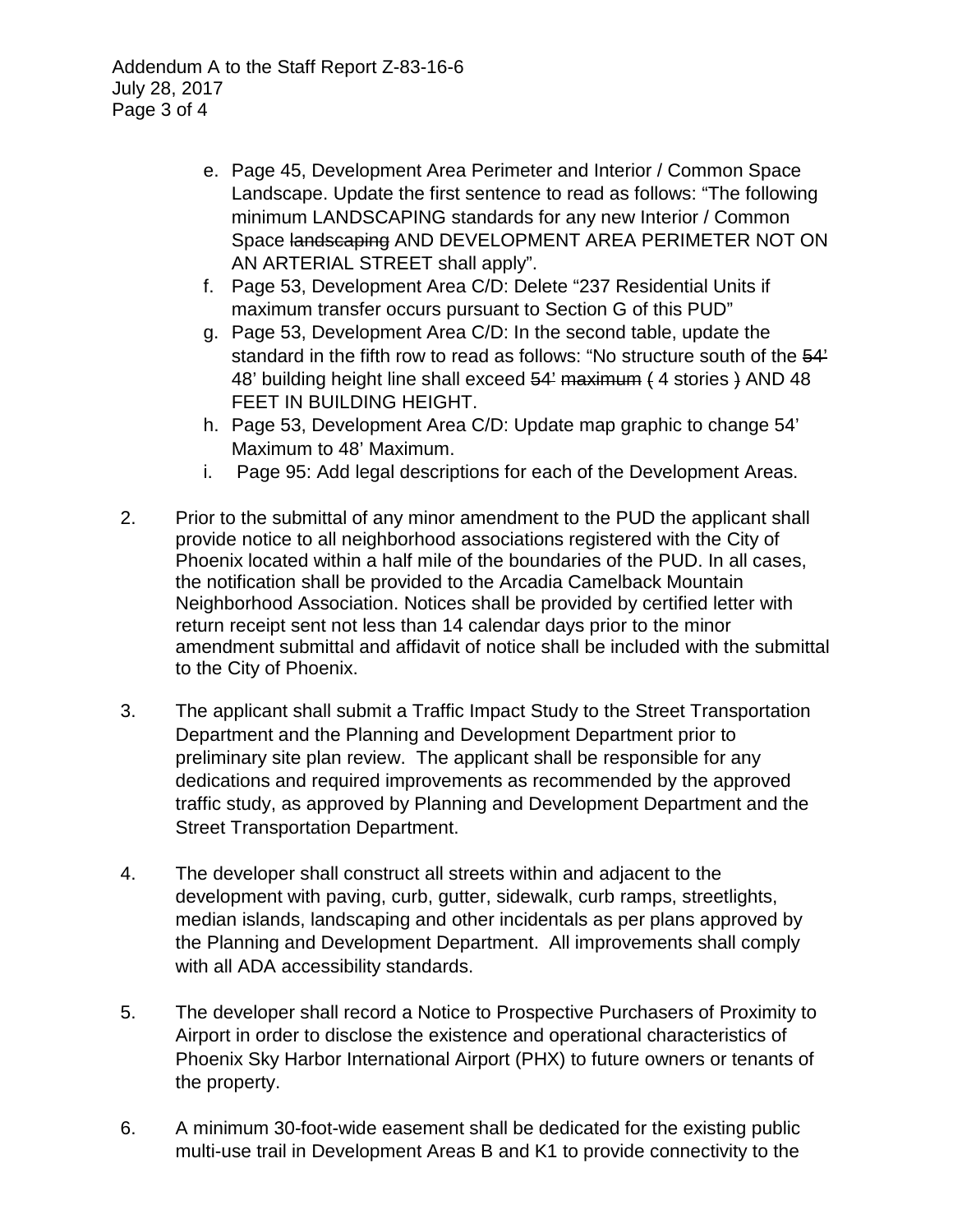Cholla Trailhead as approved by the Parks and Recreation and Planning and Development Departments.

7. In the event archaeological materials are encountered during construction, the developer shall immediately cease all ground disturbing activities within a 33 foot radius of the discovery, notify the City Archaeologist, and allow time for the Archaeology Office to properly assess the materials.

## **Exhibits**

Amended Sketch Map